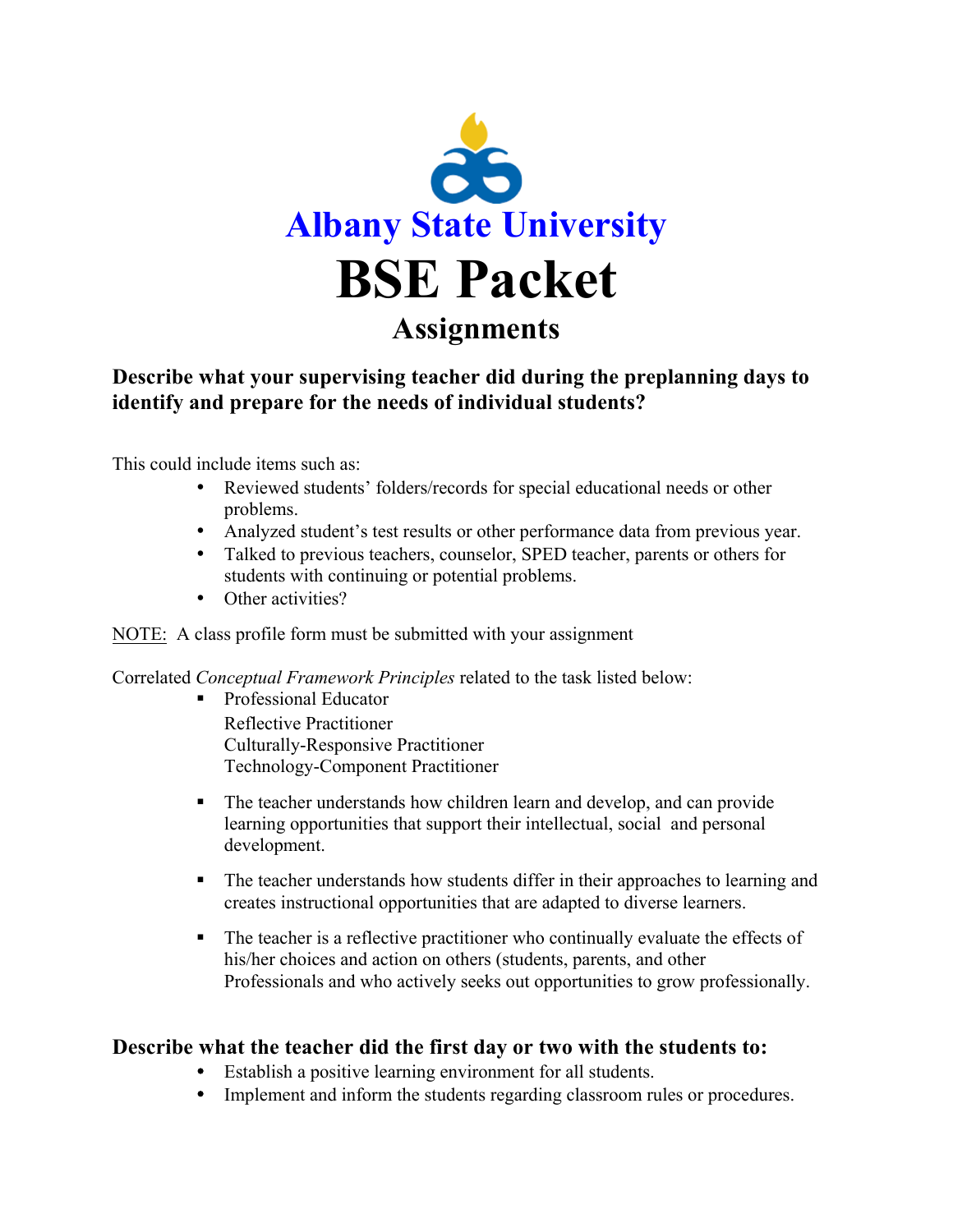- Determine academic readiness of his/her individual students.
- Other activities that you thought important? For example, the solicitation of information (students questionnaire, parental feedback, etc.) to help the teacher know more about the individual students.

#### *Conceptual Framework Principles* related to this task:

The teacher uses an understanding of individual and group motivation and behavior to create a learning environment that encourages positive social interaction, active engagement in learning and self-motivation. The teacher uses knowledge of effective verbal, nonverbal, and media communication techniques to foster active inquiry, collaboration, and supportive interaction in the classroom.

### **Please request a Profile Sheet from test results on two different students.**

All identification information should be blackened out. Anonymity is guaranteed.

As the BSE student you need the test results to complete the assignment listed below.

- $\checkmark$  You are asked to design an instructional plan utilizing instructional strategies that will be used with the proposed student. Research should be used to demonstrated why a specific strategy was selected and how it will help the student and in what ways.
- $\checkmark$  Write a detailed description on how to use the strategy and the strategy benefits. Please describe how this plan will move the student to another level of achievement.
- $\checkmark$  The book below should be read. It can also be used as a reference book. The book can be found in the curriculum resource center located on the campus of Albany State University.

Marzano, R., J. Pickering, D. and Pollock, J. E. (2001). *Classroom Instruction that Works: Research-Based Strategies for Increasing Student Achievement.* Alexandria, VA: ASCD.

### **Planning for your first opening of a school year:**

- $\Diamond$  List the classroom rules that you would like to use for a class similar to the attached profile and describe the activities you would use to implement them in the first days of a new school year.
- ◊ Provide the research to support your rule development and implementation.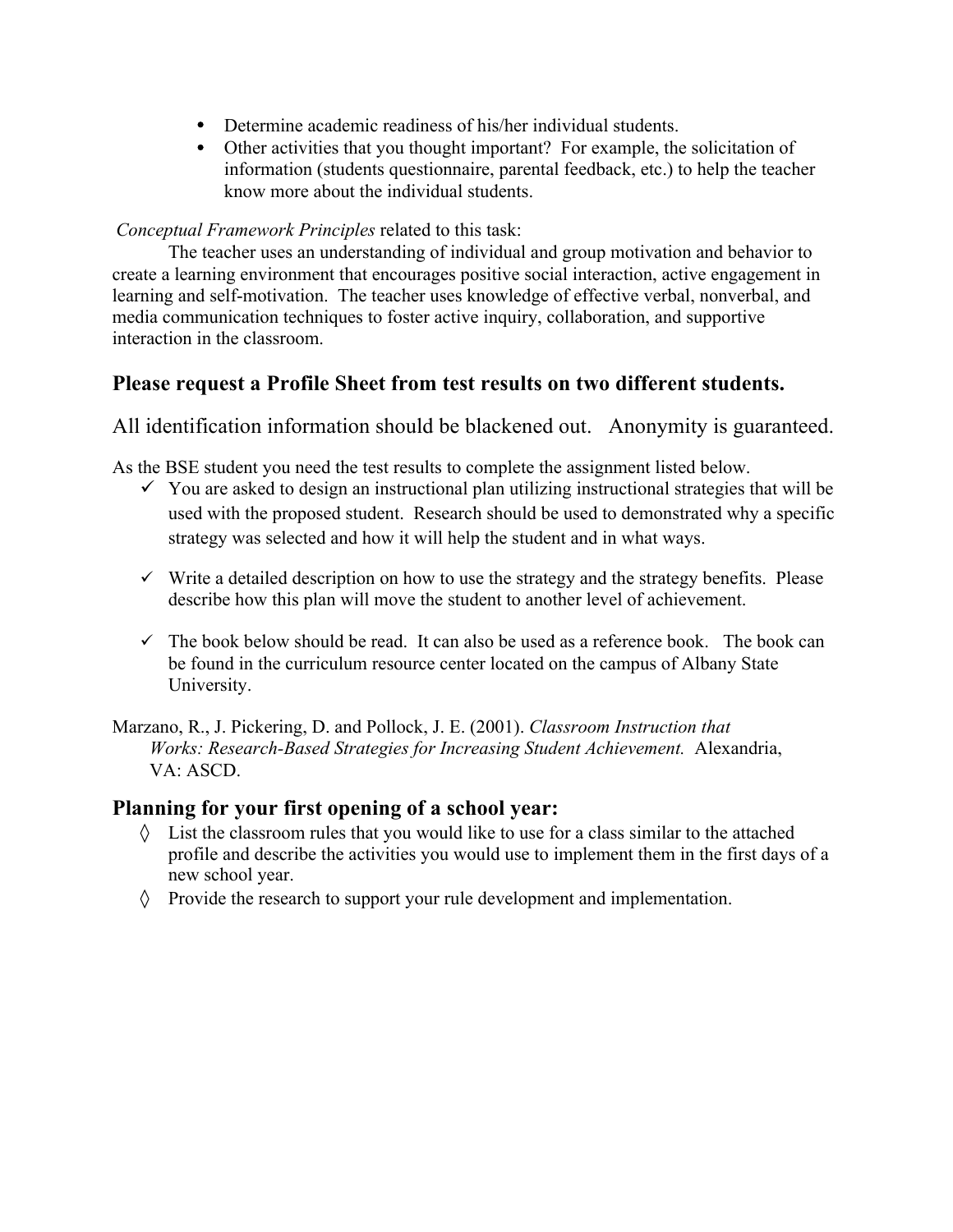

## **Beginning School Experience BSE Student Time Sheet**

Please record the dates and time you completed during the Beginning School Experience. The Supervising Teacher signature is required to verify observation times.

| <b>Dates</b> | <b>Beginning-Ending</b><br>Times | <b>Notes</b> |
|--------------|----------------------------------|--------------|
|              |                                  |              |
|              |                                  |              |
|              |                                  |              |
|              |                                  |              |
|              |                                  |              |
|              |                                  |              |
|              |                                  |              |
|              |                                  |              |
|              |                                  |              |
|              |                                  |              |

| <b>BSE Student Teacher Signature</b> | Date |  |
|--------------------------------------|------|--|
|                                      |      |  |

**Supervising Teacher Signature \_\_\_\_\_\_\_\_\_\_\_\_\_\_\_\_\_\_\_\_\_\_\_\_\_\_\_\_\_ Date \_\_\_\_\_\_\_\_\_\_**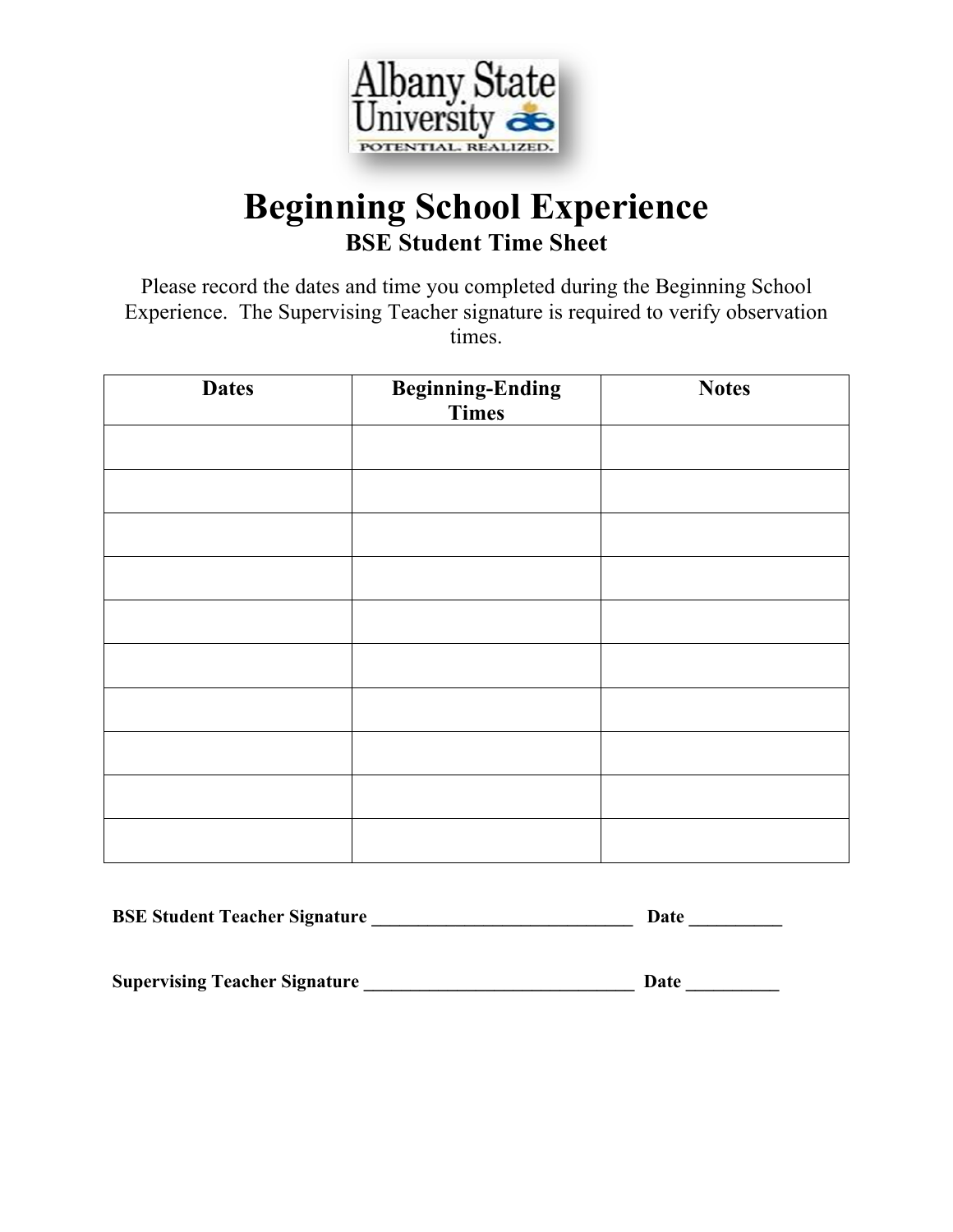

# **Class Profile Sheet**

Please complete the class profile information below. If you are not in a self-contained class then select the largest class for this information.

|    | 1. A. Class Description:<br>(Examples: 8 <sup>th</sup> grade math, 3 <sup>rd</sup> grade self contained, 7 <sup>th</sup> and 8 <sup>th</sup> choral etc.)<br>B. List any unique characteristics (such as advanced placement, title I, etc) |
|----|--------------------------------------------------------------------------------------------------------------------------------------------------------------------------------------------------------------------------------------------|
|    | 2. Number of students:                                                                                                                                                                                                                     |
|    | 3. Class Gender: Females<br>Males                                                                                                                                                                                                          |
|    | 4. Percentage of students in the school on reduced/free lunch:                                                                                                                                                                             |
| 5. | Class Ethnicities (list number of each category)<br>African American<br>Asian or Asian American<br>Hispanic or Mexican American<br>Native American<br>White<br>Other (                                                                     |
|    | 6. Number of students with limited English speaking ability:                                                                                                                                                                               |
| 7  | Student exceptionalities:<br>Visually impaired<br>Hearing impaired<br>Learning Disabled<br><u> 1989 - Johann Barbara, martin a</u><br><b>Physically Disabled</b><br>Gifted<br>Other                                                        |

- 8. Any unusual or special characteristics related to this class not covered above:
- 9. Attach a sketch of the classroom with notes to indicate any strategies for student seating arrangements or areas designated for specific purposes.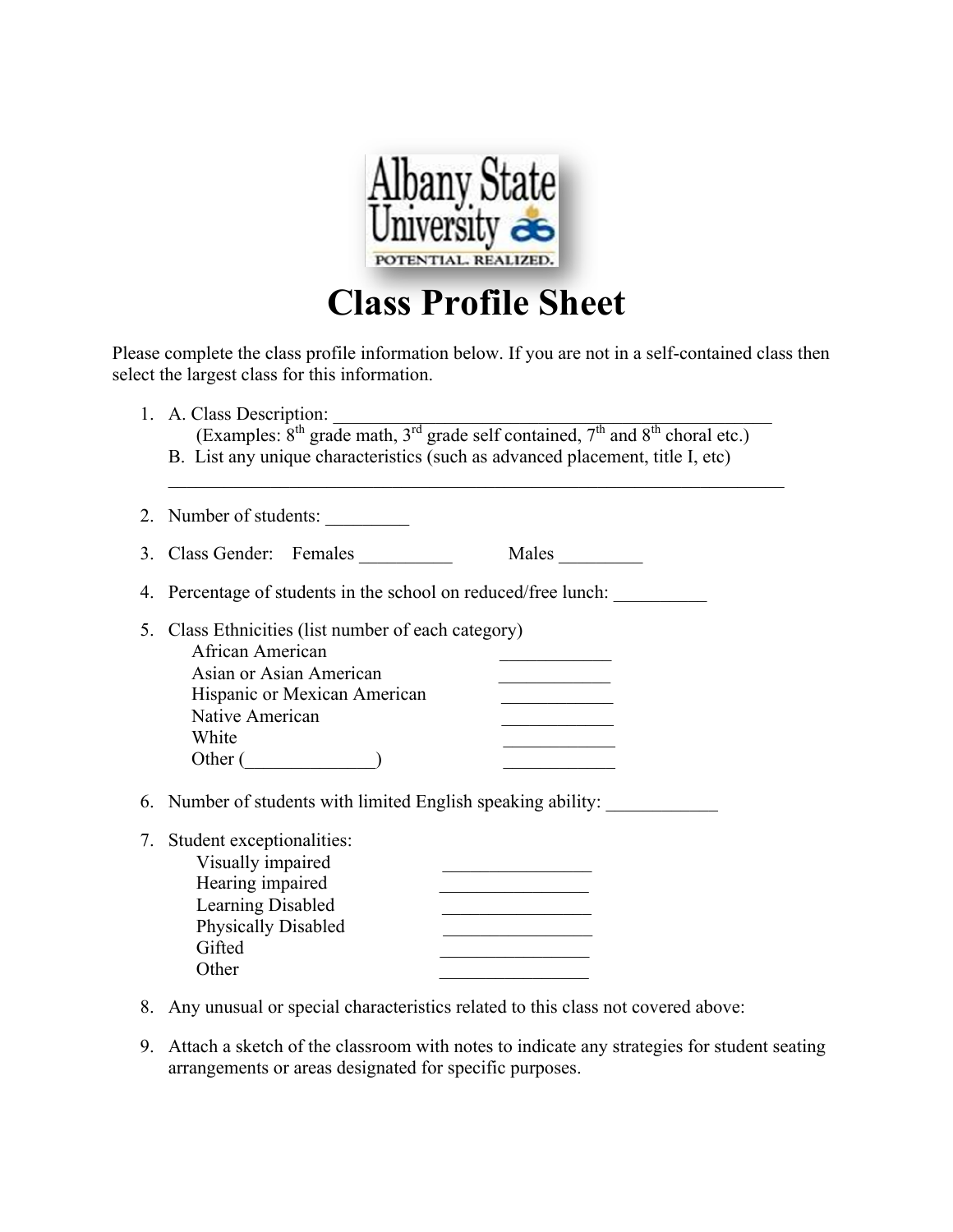

### **Mentor Rating for Beginning School Experience**

Thanks for your supervision of our BSE student, please rate his/her performance on the items list below:

| BSE Student Name                                                                                                                                                          |  |  |  |  |
|---------------------------------------------------------------------------------------------------------------------------------------------------------------------------|--|--|--|--|
| Student Teaching in: [] Fall [1] [1] [1] Spring                                                                                                                           |  |  |  |  |
|                                                                                                                                                                           |  |  |  |  |
| <b>My BSE student:</b><br>(Rating scale: 1-poor 2-fair<br>3-good 4-excellent 5 - Not Observed)                                                                            |  |  |  |  |
| 1. Cooperatively established a schedule with me and followed it:<br>[] came on time<br>[] stayed as scheduled<br>$[]$ absent $[$ $]$<br>[] no absences throughout the BSE |  |  |  |  |
| 2. Was proactive in looking for ways to contribute to the opening process.                                                                                                |  |  |  |  |
| Completed tasks in a timely manner and with quality.<br>3.                                                                                                                |  |  |  |  |
| Sought opportunities to be involved with the students.<br>4.                                                                                                              |  |  |  |  |
| Worked well with students.<br>5.                                                                                                                                          |  |  |  |  |
| Solicited feedback and suggestions from me towards a successful opening of the school<br>6.<br>year. $\qquad \qquad$                                                      |  |  |  |  |
| 7. Comments on BSE student's performance:                                                                                                                                 |  |  |  |  |
|                                                                                                                                                                           |  |  |  |  |
| 8. Changes in this BSE were based on feedback from past BSE supervisors so we welcome<br>your suggestions or comments towards continued improvements in the BSE activity. |  |  |  |  |
|                                                                                                                                                                           |  |  |  |  |
|                                                                                                                                                                           |  |  |  |  |

**I served as this student's supervising teacher for the BSE and he/she has completed at least 80 hours and participated appropriately in all assigned activities. (Please place this form in a sealed envelope and give to BSE students)**

**Mentoring Teacher's Signature\_\_\_\_\_\_\_\_\_\_\_\_\_\_\_\_\_\_\_\_\_\_\_\_\_\_\_\_\_\_ Date\_\_\_\_\_\_\_\_\_**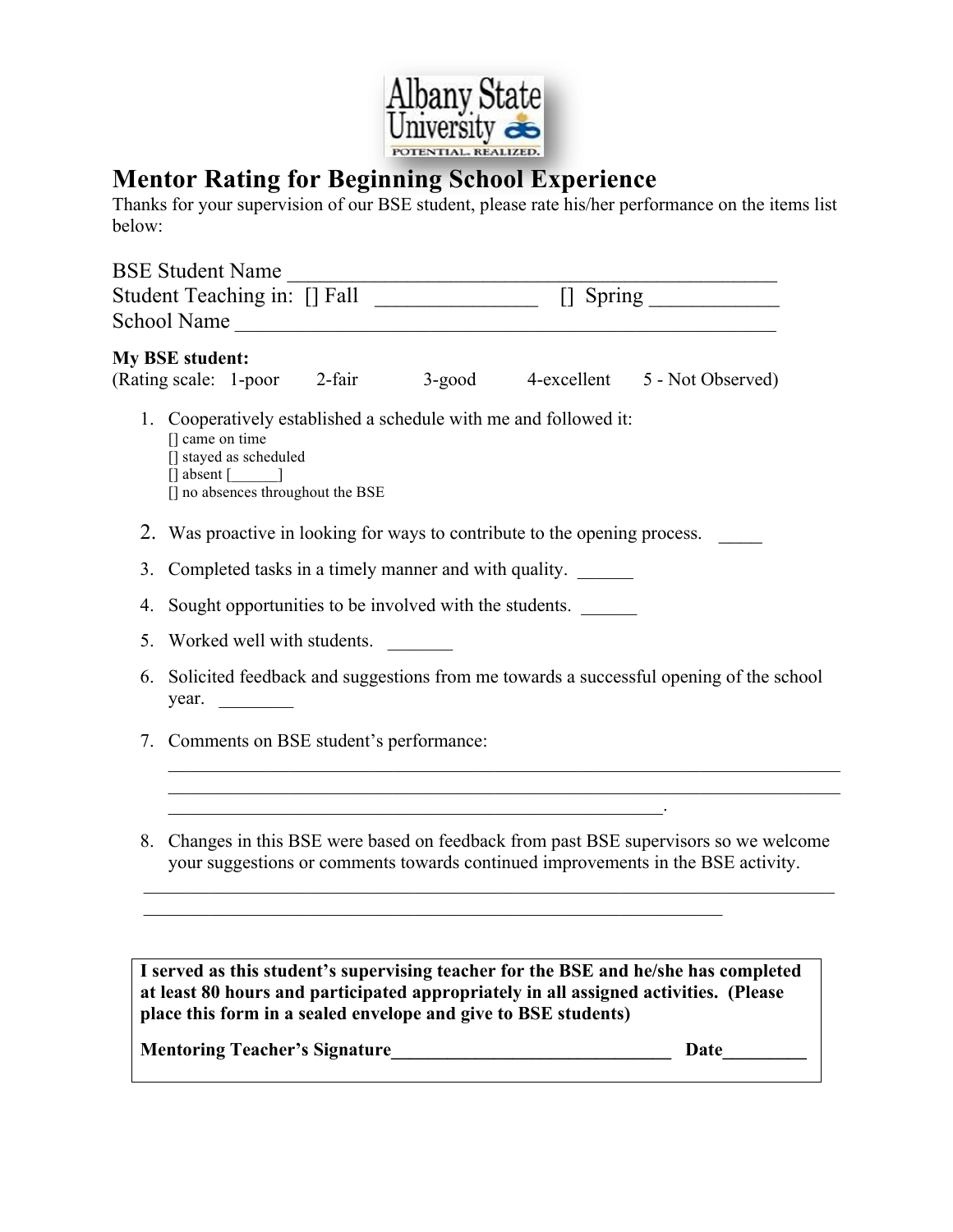

## **PRINCIPAL'S EVALUATION OF BEGINNING SCHOOL EXPERIENCE**

| Name                                                                                                                                                                                                                                                                                                    | the control of the control of the control of the control of the control of the control of                               |                                  |    |
|---------------------------------------------------------------------------------------------------------------------------------------------------------------------------------------------------------------------------------------------------------------------------------------------------------|-------------------------------------------------------------------------------------------------------------------------|----------------------------------|----|
| Last                                                                                                                                                                                                                                                                                                    |                                                                                                                         | First                            | MI |
|                                                                                                                                                                                                                                                                                                         | A student at Albany State University, preparing to be a teacher, was at:                                                |                                  |    |
|                                                                                                                                                                                                                                                                                                         | Name of School                                                                                                          |                                  |    |
| From                                                                                                                                                                                                                                                                                                    | $\frac{1}{2}$ to $\frac{1}{2}$ Date                                                                                     |                                  |    |
| BSE student: (Rating scale): 1-poor 2-fair 3-good 4-excellent 5- Not Observed                                                                                                                                                                                                                           |                                                                                                                         |                                  |    |
| 1. Provided service to the school and the profession.                                                                                                                                                                                                                                                   |                                                                                                                         |                                  |    |
| 2. Attended all meetings required of the teachers.                                                                                                                                                                                                                                                      |                                                                                                                         |                                  |    |
| 3. Modeled professional, ethical standards as well as personal integrity in all<br>interactions.<br>$\label{eq:2} \mathcal{L} = \left\{ \begin{aligned} \mathcal{L}^{\text{max}}_{\text{max}} & \mathcal{L}^{\text{max}}_{\text{max}} \leq \mathcal{L}^{\text{max}}_{\text{max}} \end{aligned} \right.$ |                                                                                                                         |                                  |    |
| 4. Displayed a positive attitude, demonstrated leadership skills, and was open to<br>constructive criticism.                                                                                                                                                                                            |                                                                                                                         |                                  |    |
| 5. Worked in a collegial and collaborative manner to promote positive success.                                                                                                                                                                                                                          |                                                                                                                         |                                  |    |
| Comments:                                                                                                                                                                                                                                                                                               |                                                                                                                         |                                  |    |
|                                                                                                                                                                                                                                                                                                         |                                                                                                                         |                                  |    |
|                                                                                                                                                                                                                                                                                                         |                                                                                                                         |                                  |    |
|                                                                                                                                                                                                                                                                                                         | the control of the control of the control of the control of the control of the control of the control of the control of |                                  |    |
|                                                                                                                                                                                                                                                                                                         |                                                                                                                         |                                  |    |
| Signature                                                                                                                                                                                                                                                                                               |                                                                                                                         | Principal or Supervising Teacher |    |
|                                                                                                                                                                                                                                                                                                         |                                                                                                                         |                                  |    |

**MAIL TO:** Director of Clinical Experiences, Albany State University and/or send by the student in a sealed envelope.